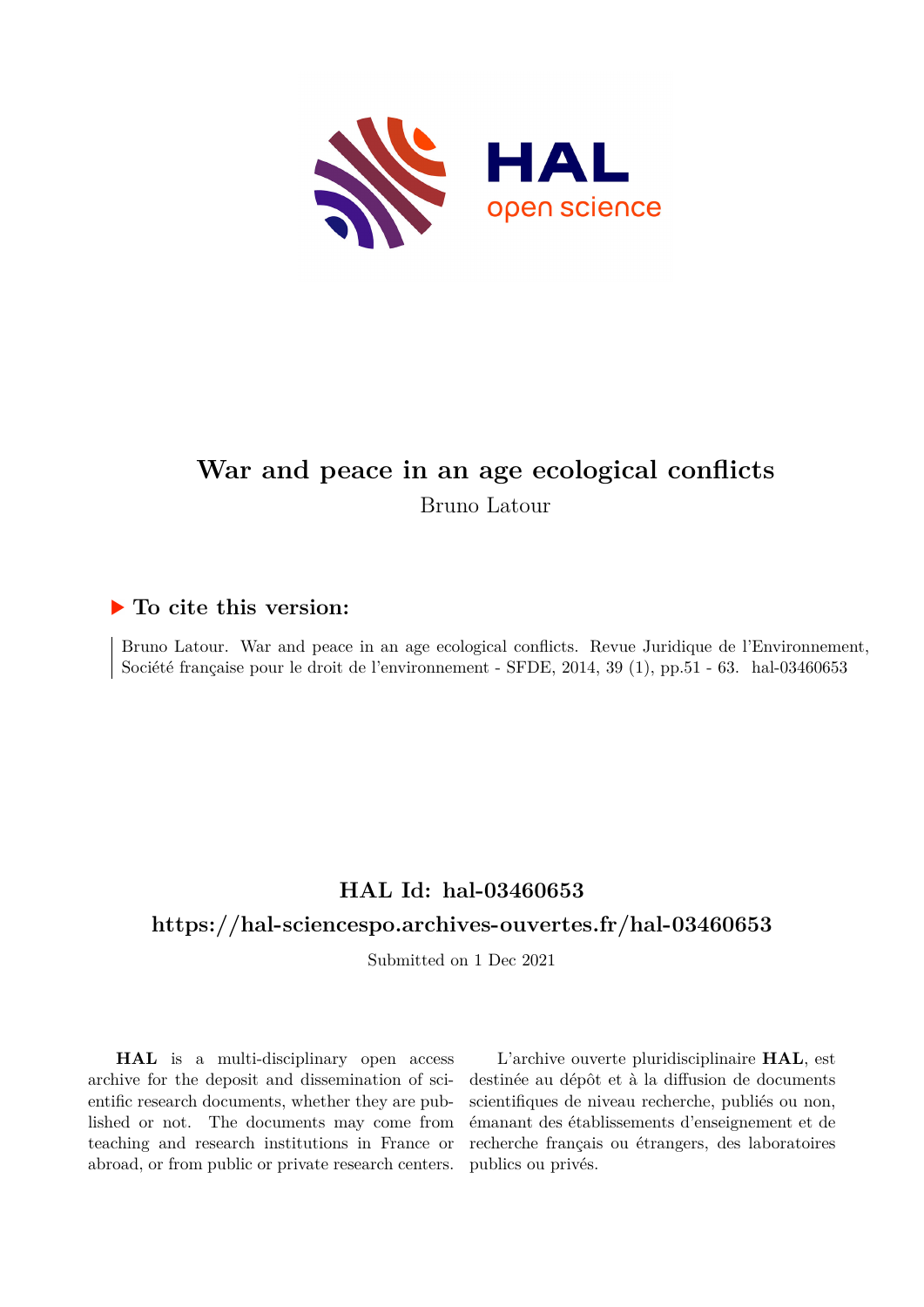#### WAR AND PEACE IN AN AGE OF ECOLOGICAL CONFLICTS Bruno Latour

Lavoisier | « Revue juridique de l'environnement »

2014/1 Volume 39 | pages 51 à 63

ISSN 0397-0299 ISBN 9782756205106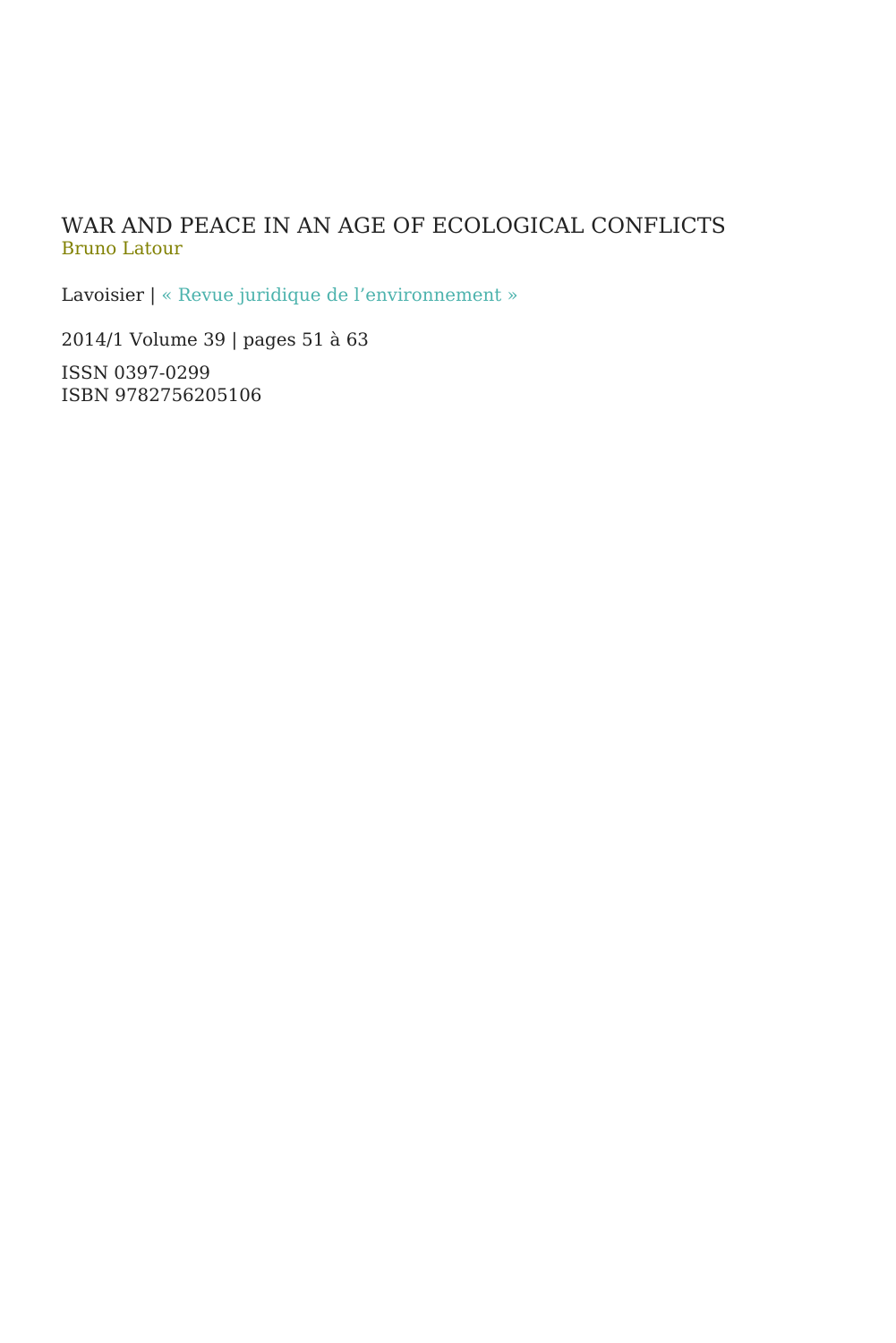# **C**h

### WAR AND PEACE IN AN AGE OF ECOLOGICAL CONFLICTS \*

Par Bruno LATOUR Sciences Po, Paris

**Summary** *While politics has always been linked to geography, the Earth itself has largely been seen as playing a backstage role, the mere window-dressing for human intention and interest. With the advent of the epoch known as the 'Anthropocene', the Earth is no longer in the background, but very much in the foreground, in constant rivalry with human intentionality. In the meantime, human action has taken on a dimension that matches that of nature itself, and consequently the definition of geo-politics has been transformed. Appeals to nature, therefore, do not seem to have the same pacifying and unifying effect that they did in earlier ecological movements. By drawing on anthropological and philosophical literature, this lecture will discuss this new geo-political framework and show how the extension of politics into nature must modify our views on war and peace in the future. Keywords: climate disruption, anthropocene, geopolitics.*

Résumé Guerre et paix dans une ère de conflits écologiques. Tandis que la politique a toujours un lien avec la géographie, la Terre elle-même a surtout été considérée comme une toile de fond, une simple vitrine pour le projet et l'intérêt humains. Avec l'avènement de la période dite « anthropocène », le Terre n'est plus seulement en arrière plan mais bien davantage en première ligne, en rivalité constante avec le projet humain. Pendant ce temps, l'action humaine a pris une dimension qui égale celle de la nature, d'où la transformation du géopolitique. Les appels à la nature ne semblent donc plus avoir l'effet apaisant et unificateur qu'ils avaient dans les anciens mouvements écologiques. En s'appuyant sur des études anthropologiques et philosophiques, cette étude discutera ce nouveau cadre géopolitique et montrera comment l'expansion du politique dans la nature doit modifier pour l'avenir notre vision de la guerre et de la paix.

*Mots clés* : bouleversement climatique, anthropocène, géopolotique.

<sup>\*</sup> Lecture prepared for the Peter Wall Institute Vancouver 23rd of September 2013. English kindly corrected by Griffin McInnes. This work has benefited from the ERC grant "An Inquiry Into Modes of Existence", 2010 N°269567.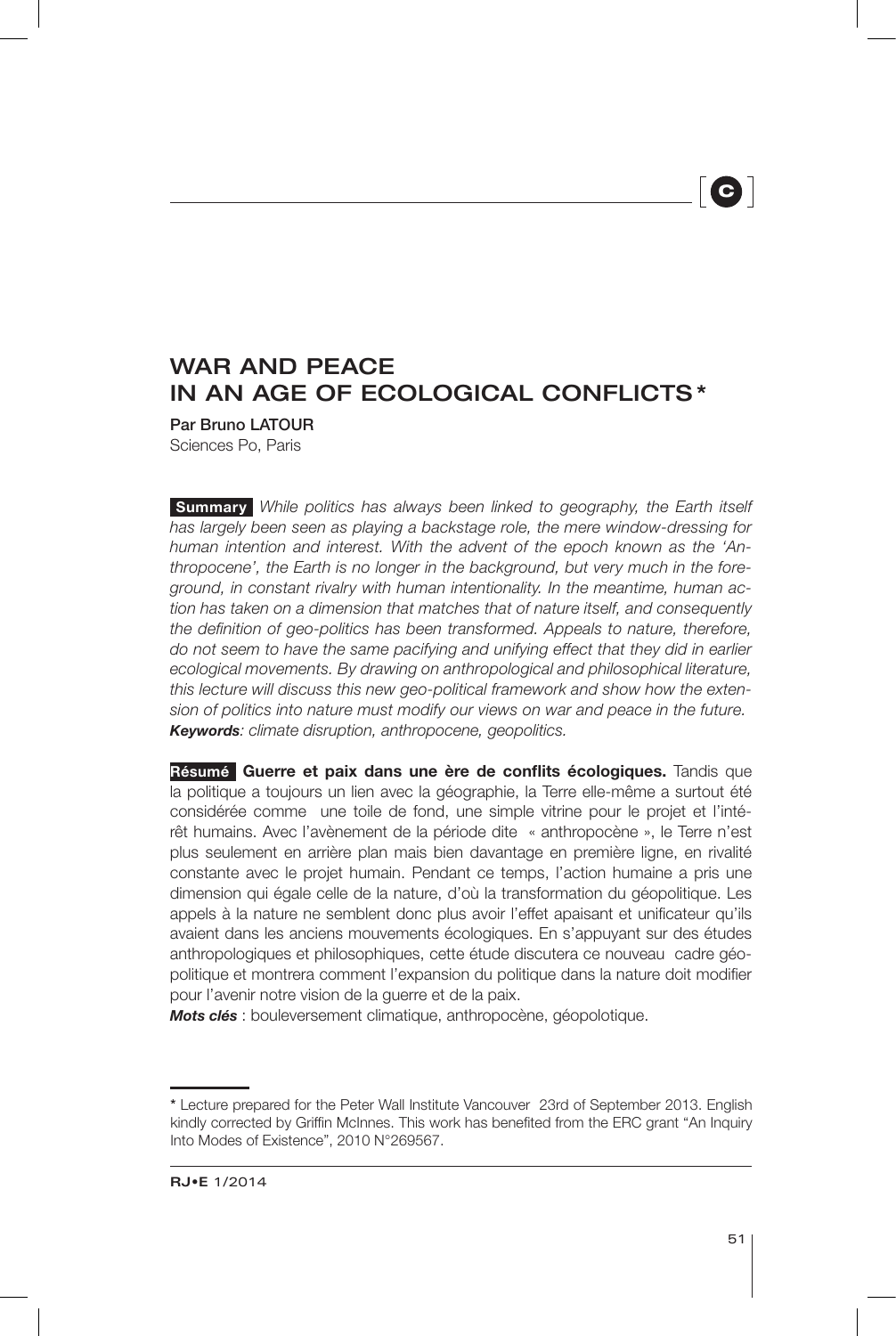Let me start with the notion of "conflicts". I think it is fair to say that on all the questions I will deal with tonight, we are divided<sup>1</sup>. Not only are we divided among different parties, different factions, religions, ideologies; but also, and maybe more deeply, each of us is divided inside ourselves. I certainly feel such division. Indeed, it is to this place of internal conflict that I look for the courage to address you tonight.

What I am going to do is attempt to trace with you some of the many lines of dissent that today constitute the warring parties whose disputes require new forms of political attitudes. Or rather new forms of *geo-political* attitudes, provided you take the prefix "geo" by its etymological meaning of "Earth". As we will see, geo-politics is not about human politics overlaid on the Earth's static frame, but politics concerning contradictory portions, visions, aspects of the Earth and its contending humans. Such is the novel situation for which we don't seem to be intellectually equipped.

Let me start by drawing the first front line. Consider the key issue: that of the facts about the anthropic - that is the human - origin of the quickened pace of global climate variations. Such a fact is not a divisive topic among climate scientists<sup>2</sup>. That is, among those who really work to assemble data on the matter - since, as you know, there is not much remaining controversy on the general picture (and the soon to be released "fifth I.P.C.C. assessment report" will confirm the existence of this consensus among experts). Yet there exist two immensely troubling dividing lines that have recently come to define the entire world-view of many people, and not only in the developed world.

In spite of the consensus of the I.P.C.C. experts, some scientists (I have to tread carefully here: some scientists say "many scientists"…), most often not themselves specialists in the fields (that is, not publishing in the same journals as those summarized in the I.P.C.C. report), wage against their colleagues a vigorous (some say a vicious) attack in the name of Science  $-$  capital  $S -$  and Reason  $-$  capital  $R^3$ . They argue that this consensus is a sham that shows only the opinion (not the facts) of a powerful politico-scientific "lobby" (this is their word) addicted, at least this is the main claim, to computer modeling that has only an uncertain relation to empirical facts. And those dissenting voices argue that to take action based upon such a premature opinion would be an irrational *decision*. (Mark the word "decision," the meaning of which will play a big role in this lecture.)

<sup>1</sup> I kept volontarily the oral character of the lecture. The setting is Vancouver, Canada, September 2013, a few days before the first IPCC report, in front of a large audience of ecologically-minded people.

<sup>2</sup> For an admirable introduction to the history of those sciences, see Edwards, Paul N. A Vast Machine. Computer Models, Climate Data, and the Politics of Global Warming. Cambridge, Mass: MIT Press, 2010.

<sup>3</sup> Oreskes, Naomi, and Erik M. Conway. *Merchants of Doubt: How a Handful of Scientists Obscured the Truth on Issues from Tobacco Smoke to Global Warming*. London: Bloomsbury Press, 2010.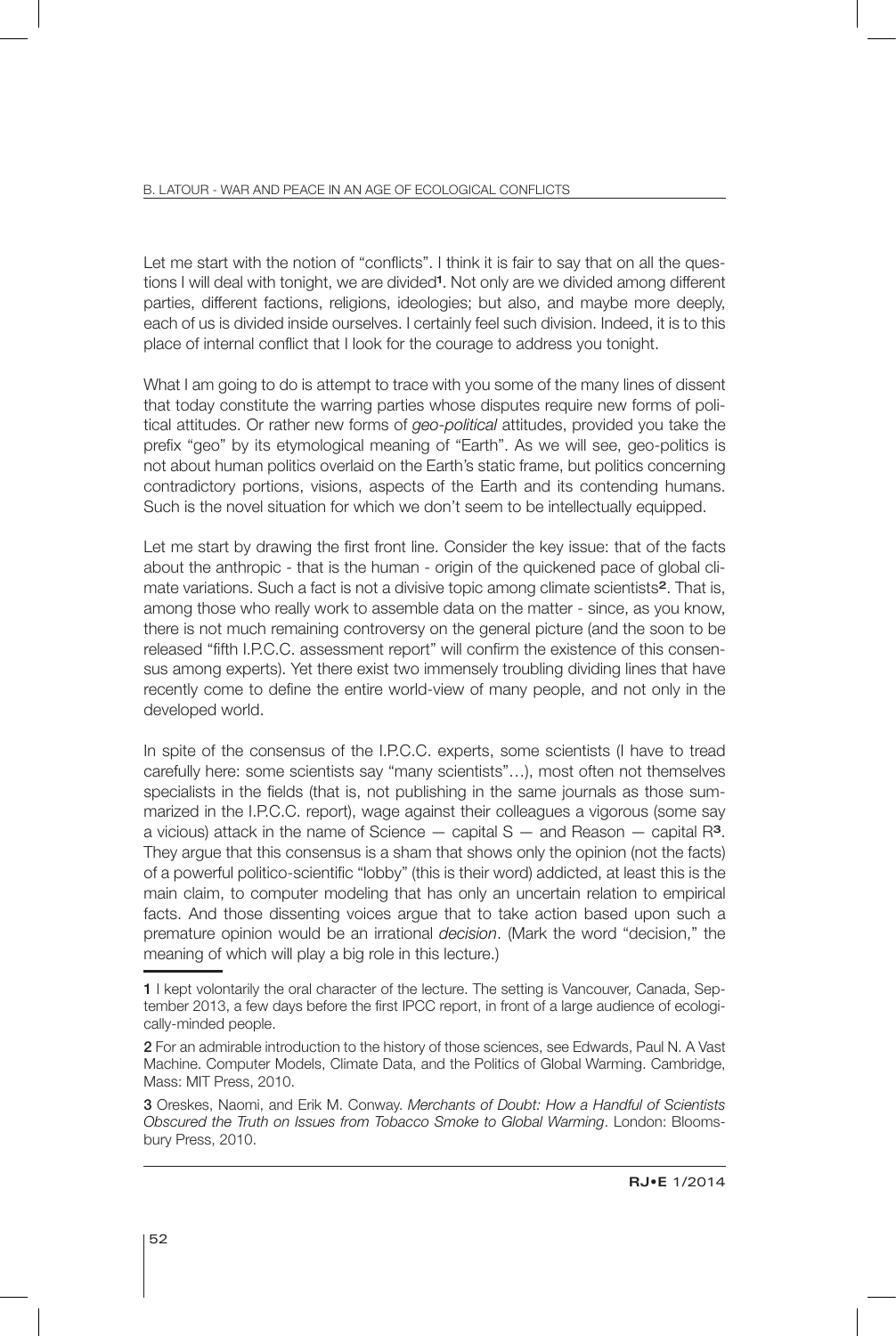Now this in itself is not new. Scientific controversies - and controversies about ecology and technology - are as old as science and industry. What is new is the extent and intensity of the dispute where a segment of the "scientific community" (two words to bracket), acting in the name of "skepticism" (itself one of the two highest virtues of science) debunks what other colleagues call "objective certainty" (the second highest virtue of science). While, in return, those colleagues accuse that such a form of skepticism is nothing more than a veil under which "pseudo scientists", in order to protect industrial interests, hide the "denial"  $-$  or worse, the "negation"  $-$  of what is probably the best-established fact in the whole of natural history. (Since Vancouver is the site of the remarkable desmoblog.com, I don't need to belabor the issue.)<sup>4</sup>

Where this controversy matters is that, whatever the verdict, there is one thing that I, as a citizen, and probably most of you here tonight, cannot take for granted any more: we cannot hide behind the verdict of the "scientific community" taken as a whole. The novelty is that we have to choose, *inside* the disciplines, *among* the specialties, which segment of the population we will trust more than the other and behind whom we will thrust our weight in the future. This means that we have to get used to a strange type of geo-politics - that is, the geo-politics of science in action by learning to navigate the various maps of conflicting disciplines, paradigms, instruments, theories and reports. (In effect, if you look at the maps visualizing the I.P.C.C. expert network you see something like a small "parliament" of climate experts - not a lobby but indeed a parliament.)<sup>5</sup>

The important point here is to realize that the decision about the facts of the matter cannot be delegated to a higher unified authority that would have chosen *in our stead*. Controversies - no matter how spurious they might be - are no excuse to delay the *decision* about which side represents our world *better*. In effect, we have to deal with those conflicts, *horresco referens*, much like we used to in the past with "political" parties. We don't have to believe nor to trust them, but, as Walter Lippmann said, we have to *align* ourselves behind those who appear *less partisan than the others*<sup>6</sup>*.*

This is where I draw the first dividing line: one side of me sees this destruction of the authority of a final verdict upon the laws of nature as a catastrophe (who will, from now on, be the *arbiter* of our conflicts?). Another side of me, however, considers this situation as a great advance: we cannot any longer hide behind anyone else's decision to decide whom we should follow. We have finally grown up, as far as taking our destiny in our own hands is concerned. On one side of the border, it is the end

<sup>4</sup> Hoggan, James. *Climate Cover-Up. The Crusade to Deny Global Warming*. Vancouver: Greystone Books, 2009.

<sup>5</sup> http://www.medialab.sciences-po.fr/ipcc/

<sup>6</sup> Lippmann, Walter. *The Phantom Public*. New Brunswick: Transactions Publishers, 1925 [1993].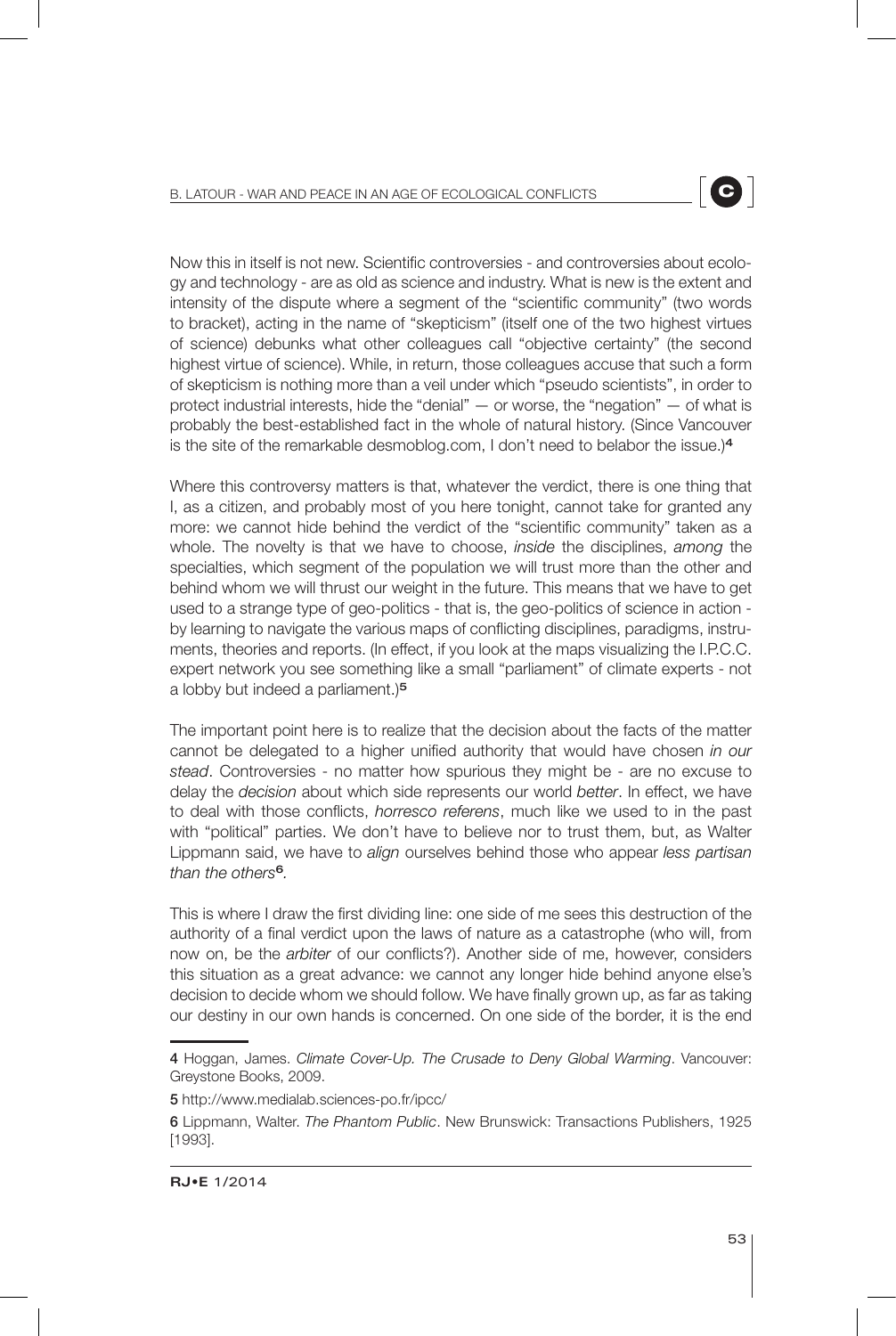of the rationalist dream, on the other it is an extension of the great quest for a more rational — or at least a more reasonable — kind of politics: decision about the world in which we live cannot be outsourced.

But then there is a second reason why we are so deeply divided on the question of the anthropic origin of "climate change" (a polemical expression introduced, as you might know, by the infamous Mr. Frank Luntz to replace "global warming" in Republican Party talking points)<sup>7</sup>. The reason is that, even once we have thrown our trust behind the I.P.C.C.'s last report, we still *don't do much* about it; or, if we do something, we remain fully aware that our endeavors are not at the relevant scale or at the relevant level for effective action. In that sense, even if most of you follow the report (I assume that this is the case in the "Green City" of Vancouver and with what is probably a largely "liberal" audience), you are nonetheless all climatosceptics since this knowledge, even if widely shared, does not trigger as much action as is necessary. As the Chinese proverb says: "To know and not to act, is not to know." What does a reader of a review article on the link between smoking and lung cancer really *know* about this fact if he is reading it while smoking a cigar? Is it not fair to say that he knows this connection only vaguely? In a similar way, there is a form of *practical* climatoscepticism very different from the cognitive one.

Even though I decided to align myself behind the I.P.C.C. report (not the same thing as "believing" in it), I feel very much that I am a skeptic since I don't know what to do about it, apart from a few pathetic gestures like sorting my rubbish and limiting my carbon footprint (and feeling guilty about it). I *act* as a climatosceptic, or rather, because of this state of relative indecision, I share with those people an attitude that represents most of the developed world right now (including Canada, to the great disappointment of Europeans…), and one that could be called climato-*quietism* (quietism in theology being a laid-back attitude that somehow, without doing anything much, God will take care of our salvation).

This first dividing line on the anthropic origin of climate change (a division exploited with great skill by all sort of pretty disreputable lobbies), could have been easier to stitch back together but for another source of dispute, this time even more troubling, about what we may expect from science and from its complex institutional machinery of fact-making. This is a tricky point that, in my experience, always triggers fierce passions.

The usual solution when a group of people encounters a new and dangerous issue — an epidemic, a pollution, a depression, a startling piece of news such as, for instance, a dictator who attacks his population with poison gas — is to try to get the facts right *first* and only *then* to formulate a policy about it. If the facts of the matter cannot be readily checked, some research programs have to be launched, and the

<sup>7</sup> In a 2002 memo to President George W. Bush titled «The Environment: A Cleaner, Safer, Healthier America», obtained by the Environmental Working Group (wikipedia page on Luntz).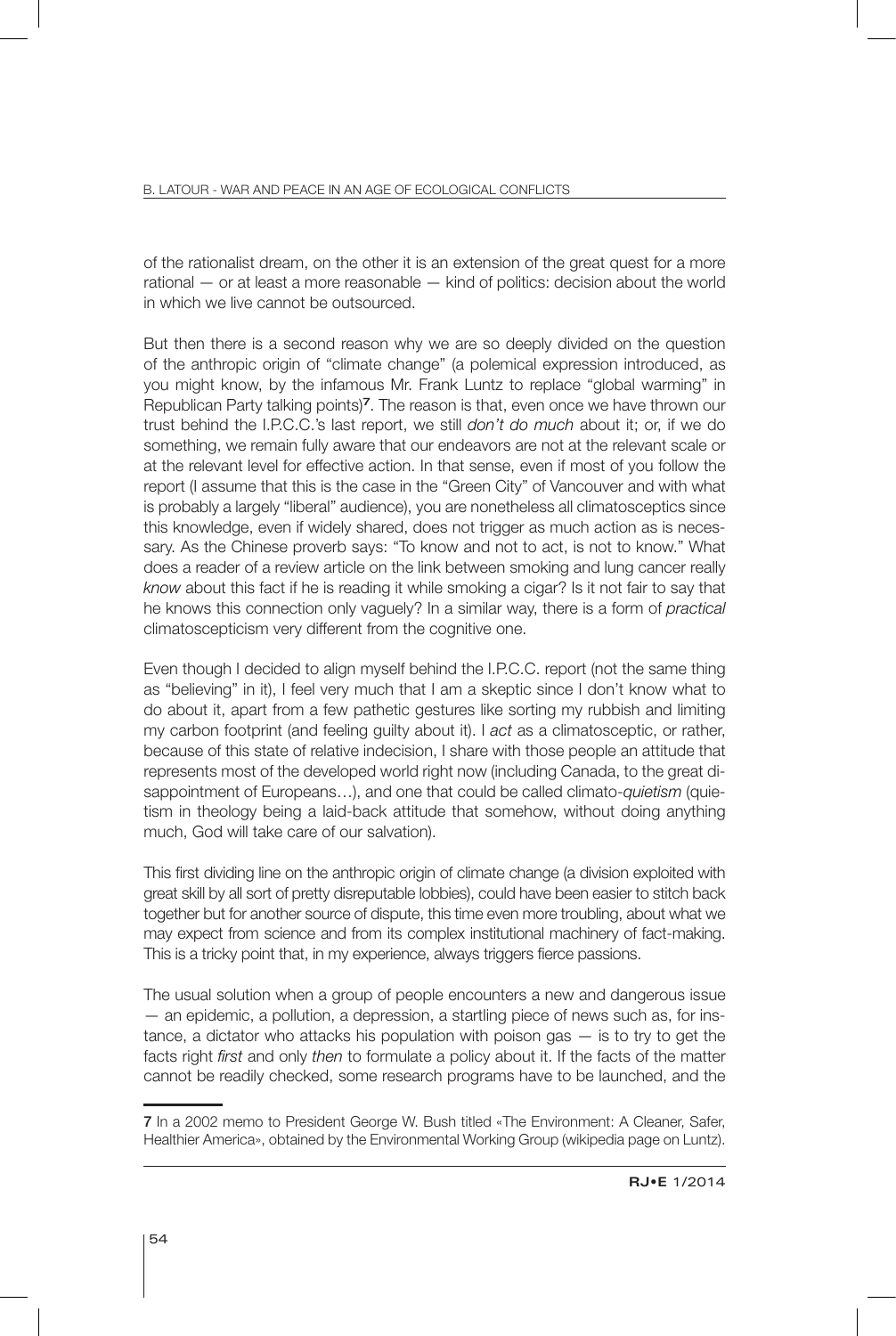group mobilized by the issue must wait for the results; if there is a controversy about the data, then they wait for closure of the dispute.

This is sheer common sense: first, an *agreement* about the facts which *by nature*, if they are objective, are one (this is why facts compel all reasonable, unbiased minds to agree); second, many *disagreements* about policies since those are, also *by nature*, based on multiple and irreconcilable values. In such a common sense view, facts divide only the experts and only for the time it takes to complete the research. So what is expected is unity and final closure about facts, followed by discord and then attempts at closure about policy (either by consensus, compromise or vote). Facts do not divide, except provisionally; policies and values always do, but only for a time, provided an institution has taken charge of the closure. The first closure is objective and final; the second is somewhat makeshift. More importantly, the first closure is based on the nature of things themselves; only the second may rightly be called a "decision". If the word "decision" is applied to the first closure, that of facts, then it is considered illegitimate and arbitrary; that is, as an intrusion of politics into Science.

I have tried to summarize as clearly as I can the rationalist ideal of a division of labor between science and politics. But the fascinating paradox is that if such a view of rationalism had been applied to our topic, then *there should be no climate controversy.* Since, in our case, the consensus of the "scientific community" would indeed have been reached long ago, and we should by now have entered a normal discord about policies. Today, the emphasis should entirely be on reaching some compromise about how to deal with the issue, among dissenting parties having legitimate dissenting interests. We would have progressed as quickly as possible from step one  $-$  fact closure  $-$  toward step two  $-$  policy closure.

Yet we have witnessed exactly the opposite move; that is, a constant *regression* from the urge to quick action to inaction, from urgency to delay, from climate certainty to climate-quietism, from declaration of a state of emergency to a call for appeasement. Every year, while the facts have accumulated at an ever-expanding speed, the general doubt about the urgency and nature of acting on the basis of them has constantly *decreased*. The unanimity that seemed possible at the time of Reagan, Bush I or Clinton seems impossible at the time of Copenhagen 2009 or, probably, Paris 2015.

What has happened? Many things for sure, but one conceptual one concerns us here tonight: the rationalist theory of action. It becomes a fantasy when applied to a *live connection* between your own action and what you are talking about or trying to know. Let me show you how we may handle this difficult point.

There is a traditional division in philosophy between statements about "natural" phenomena — it makes no difference to them that you know them or not — and "social" phenomena — to know them is to modify them (I put "natural" and "social" in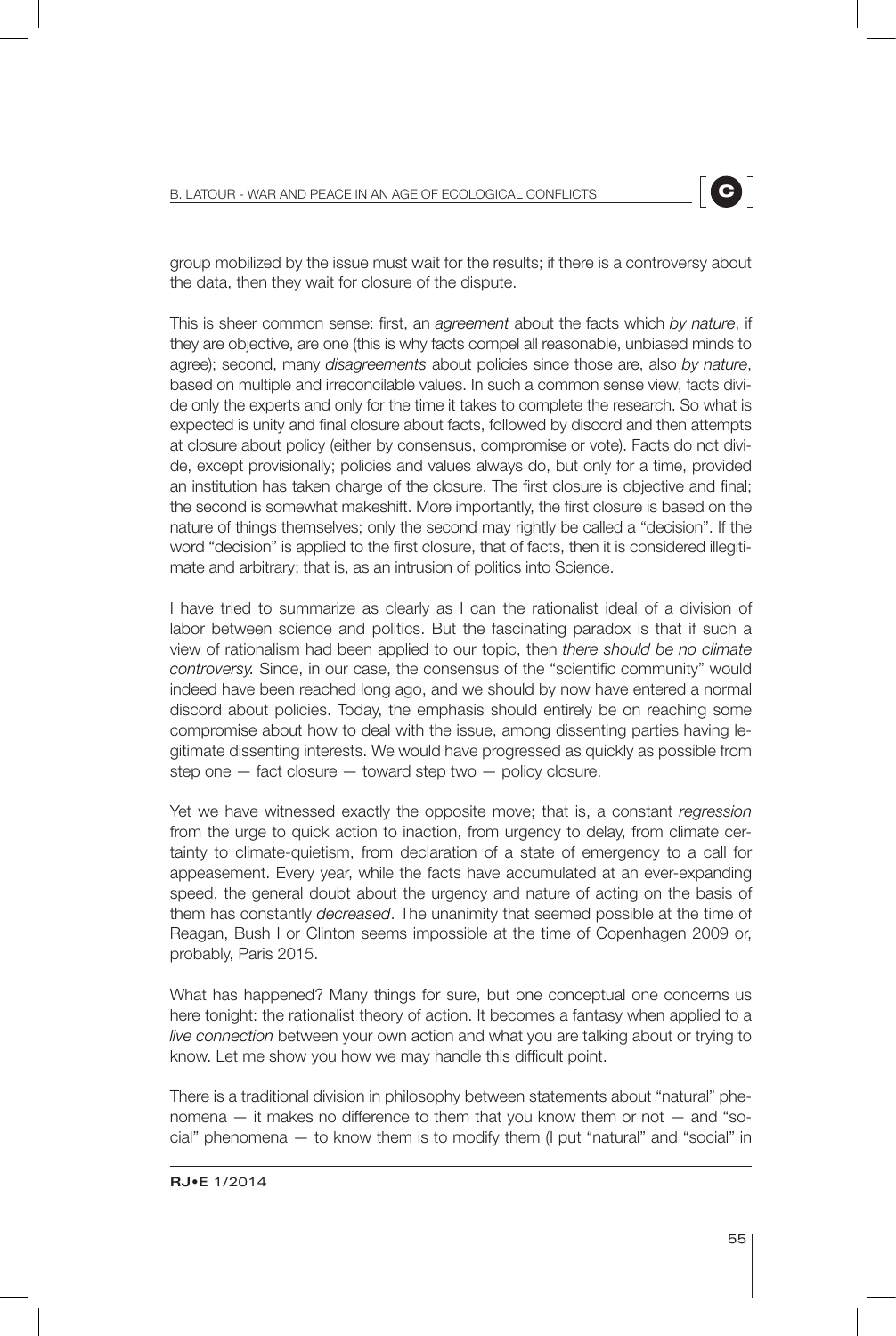scare quotes for a reason that will be clear in a minute). John Searle has written a whole book about this division: a statement about the boiling point of water has no influence on water, while a statement by the right banking authority about the value of a dollar bill does define how much it is worth.8 One is called a "constative" statement, the other a "performative" one.

This is why, for any action that concerns us in daily occurrences we never  $-1$  insist we never — follow the rationalist theory of action, Who, I am asking you, who among you possessed all the facts of the matter *before* deciding to marry, to have children, to invest, to move to Vancouver, to plant a garden, to vote for a party, etc.? We are all aware that acting means taking risks and making bets. This does not mean that all those decisions were arbitrary since you acted on feelings, on many subtle cues, pointers, tastes and warnings that depended on your having rendered yourselves sensitive to a multitude of unconnected events and tiny perceptions. And this does not mean that you took your decisions *without* any knowledge either. Rather, it means that they had not been made *after* a full knowledge had been obtained and consensus reached. But it is fair to say that, once a decision took effect, a lot of *new knowledge* was obtained and many rectifying steps were then taken along the way. The only point I wish to make is that, far from following the pattern: "knowledge and closure first: action second: policy closure third," all our decisions are made without waiting for complete closure — the only closure, as Jean-Paul Sartre could have said, is when clods of earth are thrown by our friends on our coffin!

So, for all the daily decisions we take, we should say that they neither follow undisputable facts (actually, in that case no real "decision" would have to be made since action would just have been *deduced* straight out from the fact) nor are they whimsical arbitrary choices as if we had been throwing dice to decide whom we should marry or what investment to make. Those statements are entering a zone that is based on what I am tempted to call "objective, choice-triggering facts". There exist undisputable statements that, as the name indicates, close any dispute. Period. They are called apodictic. And then there are facts that, even though they are objective, do not close all discussions, but have to be *relayed* by many disputed choices, some of them triggering more accurate and objective data. Those are not followed by a period, but, so to speak, by a colon: discussion *begins*.

To see how this somewhat innocuous distinction may throw some light on our question, we may think of an event that occupies an intermediary position between daily decisions and huge geo-political tragedies. Take for instance the Cold War nuclear build up. Lobbies today fiercely combat climate science because it is still too incomplete and inaccurate to take action. But few would have complained in the 1950s about the *lack* of quality intelligence the government had about the Soviet threat. A very limited knowledge was enough to trigger momentous choices on how to

<sup>8</sup> Searle, John. *The Construction of Social Reality*. New Yorlk: The Free Press, 1995.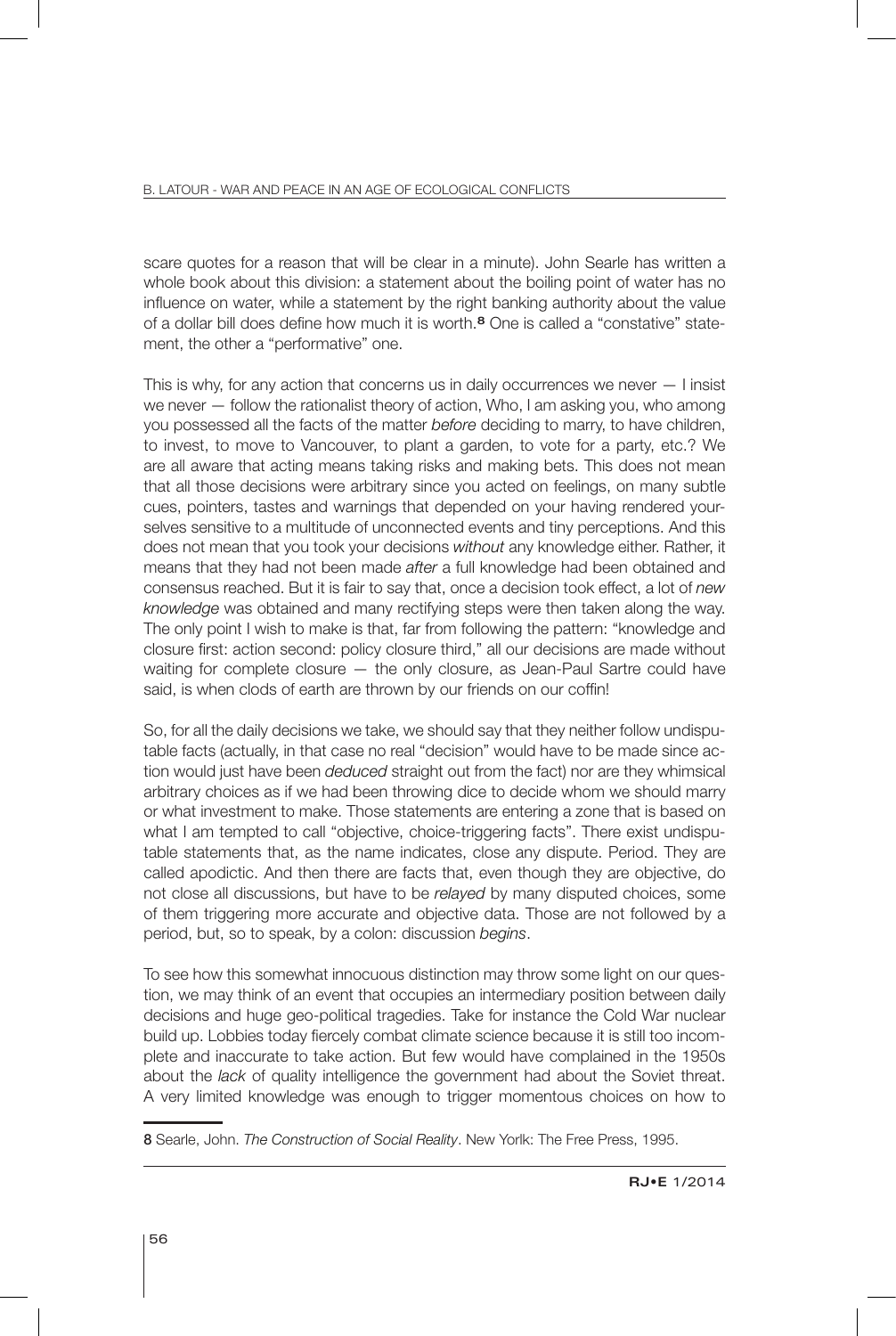counteract the threat. This is a perfect case where action and knowledge proceeded in parallel - and reached baroque proportions until the threat all but disappeared.<sup>9</sup>

Now, project the pattern of the present climate controversy over the Cold War nuclear build up and try to see what the rationalist theory of action would have done to handle this past situation. Imagine that think tanks of various persuasions would have asked the C.I.A. first to provide "undisputed proof" that the Soviets were to attack; then, and only then, proportionate answers could be devised. And, of course, as long as the proof was uncertain, action would have been delayed. This is the great virtue of the rationalist view: if action begins only *after* full knowledge has been acquired, then any doubt, any skepticism is enough to block policy and to delay action! That is exactly why Mr. Luntz (certainly a great rationalist!), introduced into the Republican talking points the necessity of doubting climate data when he wrote: "Should the public come to believe that the scientific issues are settled, their views about global warming will change accordingly. Therefore, you need to continue to make the *lack of scientific certainty* a primary issue." Another Mr. Luntz in the 1950s would have introduced quite a spoke in the wheel of the great chariot of war: "the lack of scientific certainty about the Soviet threat" would have paralyzed action. Imagine: no nuclear build up! No threat of annihilation! We would have saved billions of dollars or — this is another plausible outcome — because the U.S.A. would have been paralyzed by inaction, we would all be ruled, yes even here in Vancouver, from Mr. Putin's office under the Red Star flag in the Kremlin…

Of course, we could say that in the case of the Cold War, the rationalist scheme is clearly inapplicable because, first, we deal here with Americans and Russians and not with facts of nature (we are thus dealing with "performative" and not "constative" statements); second, because in the case of the Soviets we were *at war* with them. And as we all know: "The first casualty of war is truth." Well, this is precisely why I choose this example. First, it could well happen that the real nature of ecological conflicts implies performative statements; and, second, we might very well be in a situation of war.

This is the really tricky part of my lecture: it happens that what is in dispute - the "anthropic origin of the quicker pace of global climate variation" - sits exactly *between* the two types of statements that I mentioned earlier. It is a constative statement of fact about sets of action for which those who speak are also the main agents - not to say the culprits. This is the heart of the dispute and why the issue is so divisive. If we were talking about a fact of the matter in the traditional sense, that is, bearing on agents that are *indifferent* to our knowledge and action about them, then the rationalist theory of action could say: "Let us wait for closure and *then* we will define policies at our leisure." But if we are dealing with a fact that is more like the Cold War

<sup>9</sup> Even though it is still very much there, but not with the same strident geopolitical urgency.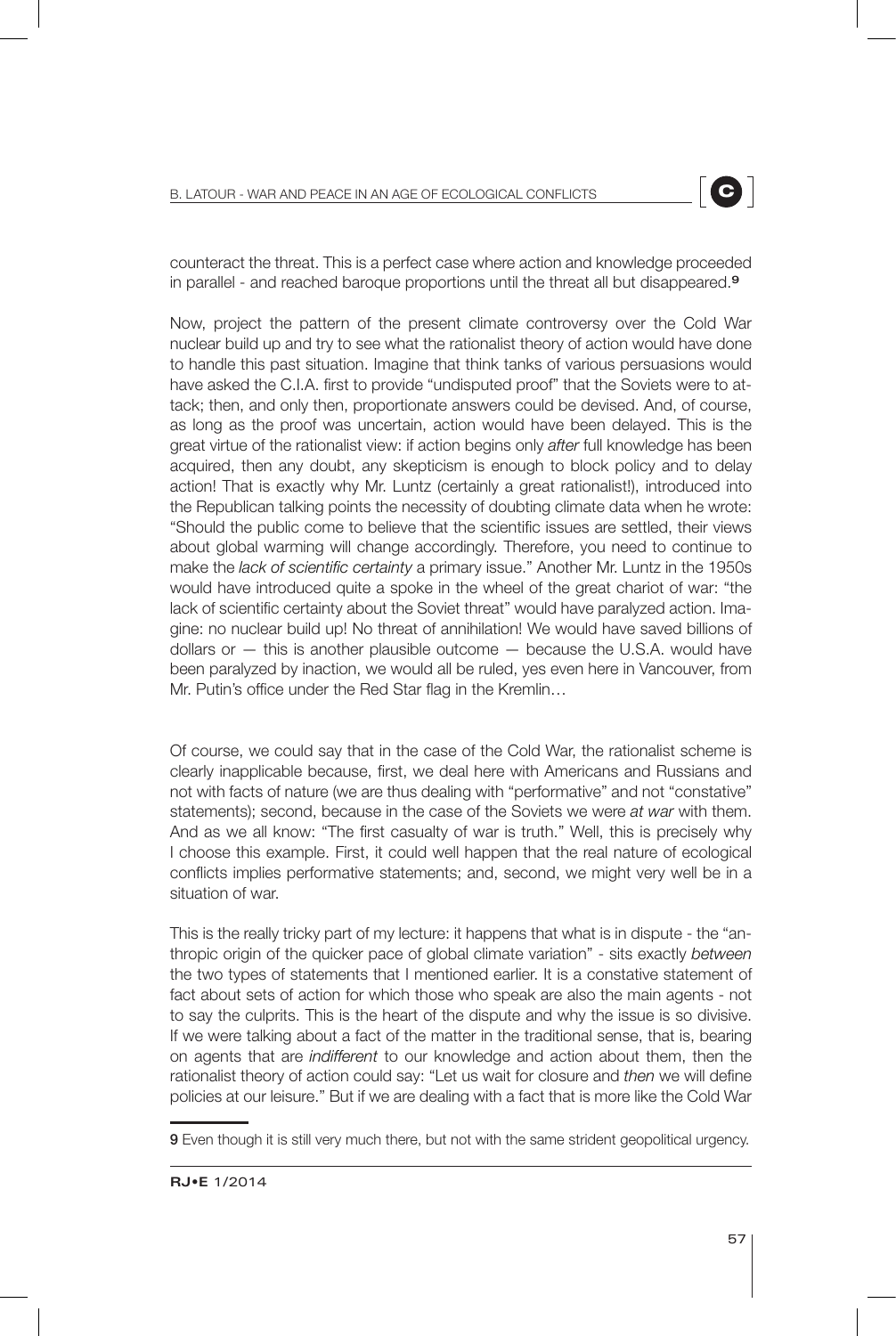nuclear build up, that is about agents that are *far from indifferent* to our action and that react quickly to what we do, what we have done, what we will do, then to apply the rationalist scheme to such a situation is just as silly, not to say criminal, as to wait for the Soviets to have crossed the Bering straight before taking action.

To make myself completely clear, let me take one of those trivial examples beloved by analytic philosophy: you are on a bus and you see that a rather corpulent, distracted man is going to choose a seat where a little cat in a pink basket is going to be squeezed flat if the man carries out his action. It would be ludicrous to wait for the meowing little kitty before telling the man. However, if you state: "There is a cat in a basket on the seat," *is it a constative or a performative statement*? (Note that the argument does not depend on the *tone* in which you utter such a statement, whether you scream or articulate it matter-of-factly.) The answer is not that easy.

On the one hand such a statement is certainly as accurate and objective as one wishes it to be: it describes a state of affairs: "the cat is on the seat." But it is just as clearly a warning directed at shifting a course of action. Thus it happily mixes objective accuracy and an urgent call (in addition it carries a value preference: grown ups should not be in the habit of squashing little cats with their rear-ends). But, more interestingly, it will also be heard by the man in the same mixed register, being understood at once as a call for attention, for information and for remedial action. Even if you had stated in the utmost matter-of-fact tone, it will be taken by him as a pointer directing attention toward a whole set of successive actions. Here we are clearly dealing with a case of "choice-triggering facts" crossing the fact/value distinction, that is, with what I have called elsewhere "matters of concern" to render more vivid the contrast with "matters of fact".

The point here is that the classical distinction between facts and values is overlaid upon a distinction between "natural" entities (those about which we may speak from afar and in a dispassionate tone) and "social" situations (those inside which we are thoroughly embedded because we are part of the feedback mechanism we attempt to describe while acting upon it at the same time). As you know this division itself is what was supposed to distinguish "natural sciences" from "social" ones — the latter without real objectivity because of the involvement of scientists in their subject matter. Now, here is the new conundrum: you may speak in a disengaged and dispassionate way of the boiling point of water, but can you speak in a disengaged and dispassionate way of the objective measurement that industrial civilization passed 400ppm of CO<sub>2</sub> in the atmosphere in the Spring of 2013? Is this statement more like "water boils at 100°" or like "there is a cat on the seat" or like "the Reds are threatening us with nuclear holocaust"?

This is where the whole distinction between fact and value is falling apart and this is also why those who are most worried and passionate about the objective facts of climate change are precisely those very scientists who are supposed to talk dispas-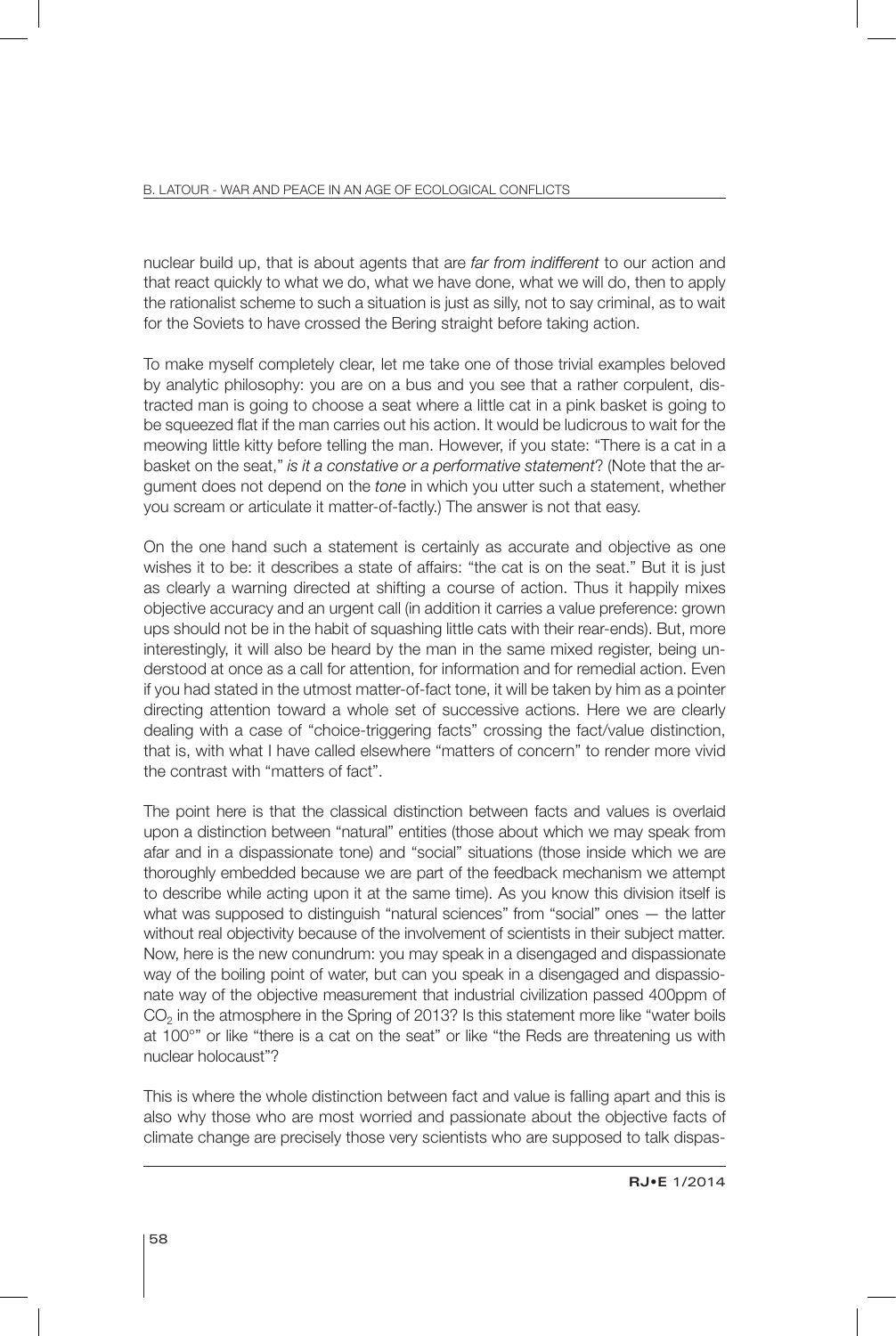sionately about them!<sup>10</sup> It seems that they behave vis-à-vis those facts just as the bus passenger in my trivial example of the man and the cat. It is not the tone that counts, it is the shift in the very character of the statement: not one uttered by an indifferent and disinterested voice speaking about something distant and indifferent, but it is the voice of someone fully engaged in a feedback loop with other agencies which themselves show a distinct "sensitivity" about what we do to them. It is not that those climatologists are not objective (even though this is just what the other party accuses them of being since they are *too* passionate and *too* interested!), it is that they are talking about events of which they (and all of you) are parts and parcels, just as was the case for so called "social" situations in the recent past.

Such is the completely unexpected situation that has been captured in the beautifully disputed term of *anthropocene*, a new label that designates the confusion of geology and human action. For any course of action it has become highly uncertain whether we are considering a human or a non-human agency at work. It is just as impossible to decide on which side you are as when you follow the path of a Mobius strip with your finger. Which means that, on Earth at least, the old distinction (well not so old in the end) between "natural" and "social" factors has become moot.

But of course this is just the point where lies the most intense dispute and what characterizes, for every one of us, the defining moment: are we or are we not living at the time of the anthropocene? *Hic est Rhodus, hic est saltus.* There is no way to decide this question on "objective grounds" since it is precisely the very nature of what "objective ground" is that has to be decided. I insist: "objective" and "ground" are at stake here. The fight is a radical one pitting two sides against one another. On the one hand there are those who say: "Of course not, we should behave like normal humans inside a natural frame that might react a bit more surprisingly than expected, but to which the normal rationalist theory of action fully applies: the agents with which we are dealing are so distant and unconcerned by our actions that we should first get the facts of the matter as dispassionately as we can and then it will be time to argue about policy." On the other hand are those who say: "Too late, we are talking objectively and *thus* passionately about matters which are so little distant from us, and so little indifferent to what we do that we are engaged in a frightening and somewhat frenetic feedback loop while remaining in deep ignorance about the exact mechanisms of their reactions as well about policies." To sum up: business as usual on one side, total subversion on the other. Or, as I have sketched the scene elsewhere: on one side "Humans" and on the other "Earthbound". <sup>11</sup> Don't rush to take your side. There is more to come.

<sup>10</sup> On the weakness of the fact/value distinction, see Latour, Bruno. *Politics of Nature: How to Bring the Sciences into Democracy (translated by Catherine Porter)*. Cambridge, Mass: Harvard University Press, 2004.

<sup>11</sup> See Latour, Bruno. *Facing Gaia. SIx Lectures on the Political Theology of Nature. Being the Gifford Lectures on Natural Religion. (http://www.bruno-latour.fr/sites/default/files/ downloads/GIFFORD-SIX-LECTURES\_1.pdf)*. 2013.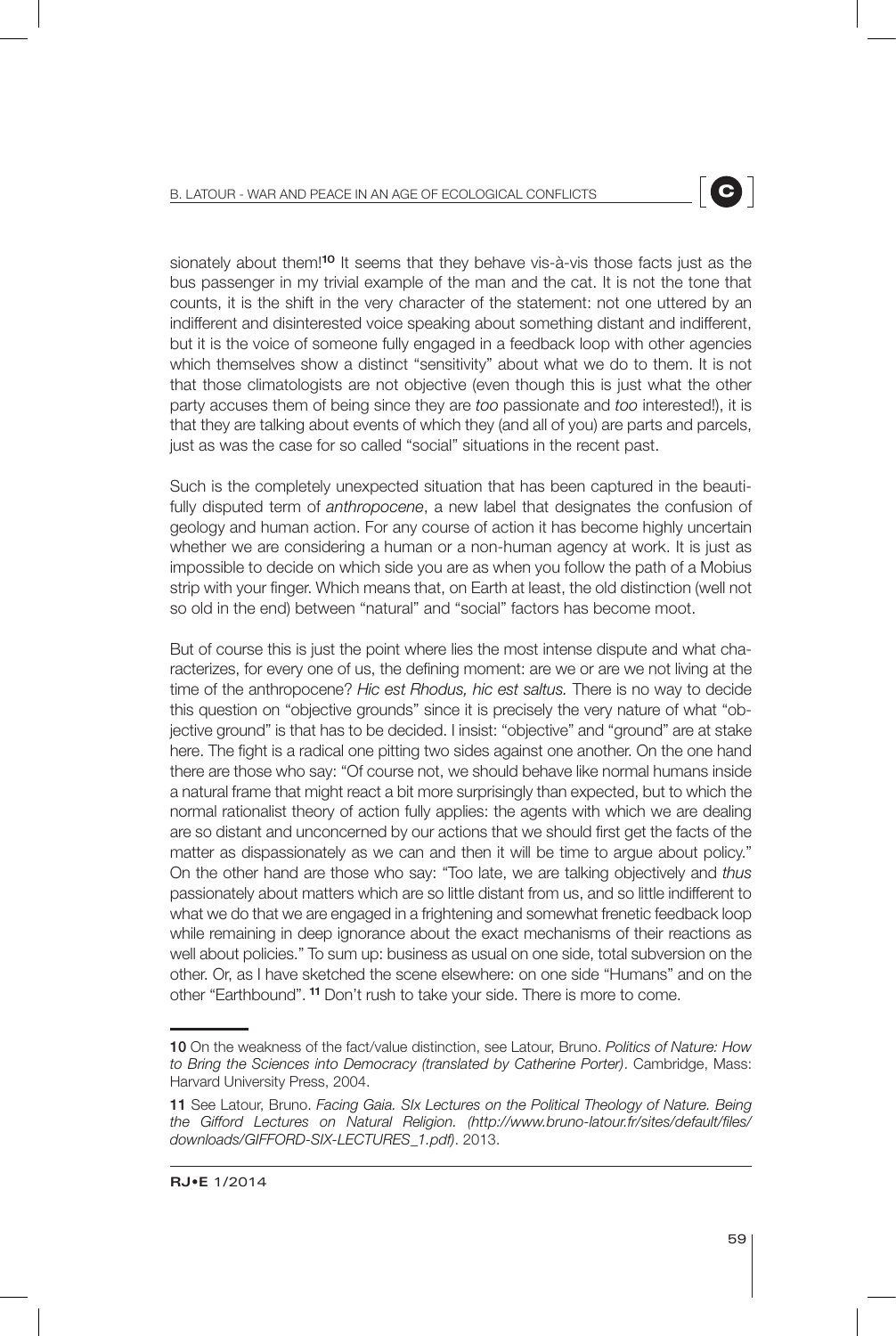The reason to delay your choice of camp is that we have to understand what is implied by the very notion of "decision" that I have used a lot so far. This will lead us to the third and final dividing line I have chosen to draw tonight, the one that is the most damning of all since it literally means war or peace.

It is traditional in political philosophy to contrast *war* with what could be called *policing* or peace-making *operations*. If a burglar is breaking into your neighbor's house, there is no controversy over values and procedures. You call the police. It might be difficult to get the culprit but nobody discusses the legitimate grounds of the police to act. The overall situation has been settled by a referee, an arbiter, in this case the State. Things are entirely different in the case of war — for instance civil war. Then the decision on *who* is the legitimate authority is precisely what is to be tried out through some decisive encounter. In this case, there is no arbiter, no referee, nor preliminary verdict. This argument should not be misunderstood for a gory version of history: war does not mean necessarily blood and weapons, but it does mean the absence of a referee to settle the matter. Conversely, as Carl Schmitt has shown, police interventions, even peace operations, may lead to extermination since an irrational moron (*inimicus* to use his language) never triggers the same respect as a real enemy (*hostis*) <sup>12</sup>.

The point I want to introduce here is that when people turn to nature or speak about nature or invoke natural laws, they are never really "at war" with anybody — whatever crimes they may commit. Of course they meet people who disagree, but those are not technically — legally — their *enemies*, they are simply more or less irrational people, more or less enlightened persons, more or less educated parties, more or less archaic or backward members of exotic cultures. And this "peaceful" attitude is as common to those who say: "Of course we live at the period of the anthropocene, it is proven, only reactionary nitwits may still doubt it" as those who say: "Of course anthropocene is a fantasy pushed by misguided fanatics, Cassandra scientists and apocalyptic sects." In both cases they might be able to fight fiercely but still they are not *at war* since the overall question has been *decided elsewhere*, above the parties, by Science, by Reason, by God, by Providence, by the Tribunal of History, by the movement of Modernity, it does not matter which. If you believe this, then, at heart, no matter how combative you feel, you are a peace-maker engaged in the task of merely *disciplining* the remaining morons.

Do you feel the difference? When you engage in a police operation, you act in the name of a higher authority that has *already* settled the conflict and you merely play the role of an instrument of punishment. But when you are at war, it is only through the throes of the encounters that the authority you have or don't have will be decided *depending whether you win or lose*.

<sup>12</sup> Schmitt, Carl. *The Concept of the Political. Trans. George Schwab*. New Brunswick, N. J: Rutgers University Press, 1976 [1963].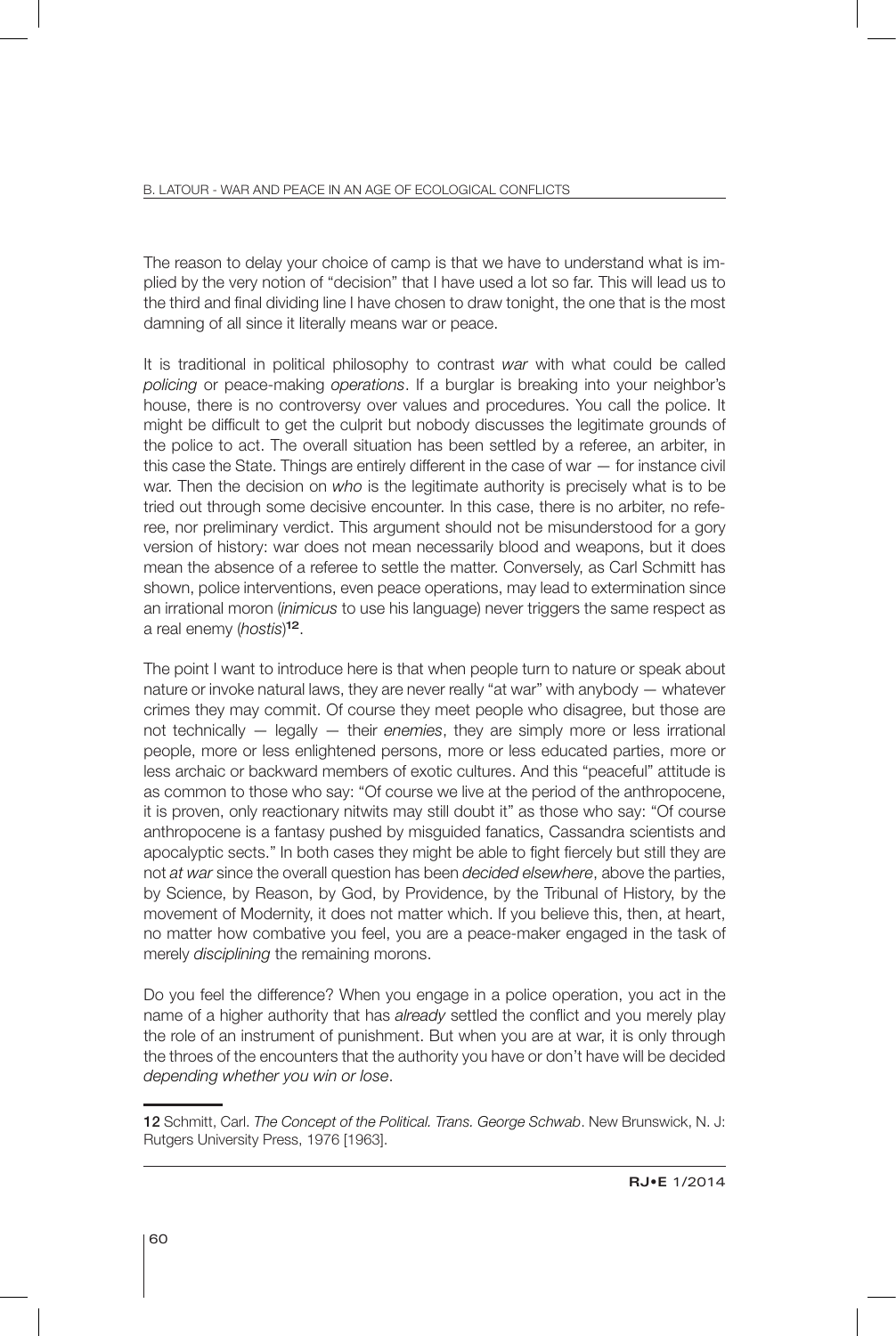Now, I am going to ask you the toughest question of all, the really divisive one: do you consider that those who are on the opposite sides of the ecological issues in which you are engaged directly or indirectly are irrational beings that should be resisted, disciplined, maybe punished, or at least enlightened and reeducated? That is, do you believe that your commitment is to carry out a police- or a peace-making operation of some sort in the name of a higher authority? Or do you consider that *they are your enemies* that have to be won over through a trial the outcome of which is unknown *as long as you have not succeeded*? That is, that neither you nor them can *delegate* to some superior and prior instance the task of refereeing the dispute?

Many of you might not see this as a divisive question, but maybe for the wrong reason! You might have been blinded to it by the habit of believing, when dealing with issues involving nature (especially nature known through science) that whenever you invoke it and its laws, agreement will necessarily ensue. To the point that they are not seen as conflicts since every side considers that once nature has spoken the case has been closed. It is just a question of policing the remaining dissenters. There is a sort of jus-naturalism that is implicit in all sides of ecological disputes. The same people who would deride the papacy for invoking "natural law" to give its decrees a solid foundation will not hesitate a minute to use "what science tells us" to decide anything, from the "absurdity" of a cap and trade bill to the "urgent necessity" of de-carbonizing the industry, from "saving the biodiversity of the planet" to defunding the instruments that monitor sea level. The problem with such a belief is that it means that there are no politics involved in ecological conflicts, only policing. Everything unfolds as if there existed somewhere *some instance with the capacity and authority of a quasi State* — what could be called a State of Nature! — to settle the disputes. Strangely enough, as I have shown in *Politics of Nature*, ecology has always suffered from a lack and not from an excess of politicization. Only those who have enemies do politics. Only those who are not treating their adversaries as irrational or mad or archaic may begin to equip themselves to win in a battle.

"Why insist so much on declaring a state of war, as if we did not have enough sources of conflict?" you might object. "What is to be gained in losing the great arbiter of the laws of nature (of natural law), this final referee who has protected us against the vagaries of politics and internal strives? Has not the appeal to nature known by science been the only protection against generalized conflicts? We might disagree on anything but at least the boiling point of water is not in dispute. Period." Yes, I know and I am myself divided on this question, but it is exactly this common sense solution that seems to have run out of steam when dealing with climate issues. The objective statement "industrial civilization passed the 400ppm of  $CO<sub>2</sub>$  threshold in Spring 2013" directs toward either action or inaction which is fully *political* not only in the sense of being practical or of mobilizing heads of state, but in that this action or inaction amounts to a kind of - there is no other word for it - *civil war.* Sides have to be taken. Decisions have to be made. Police or politics, you have to choose.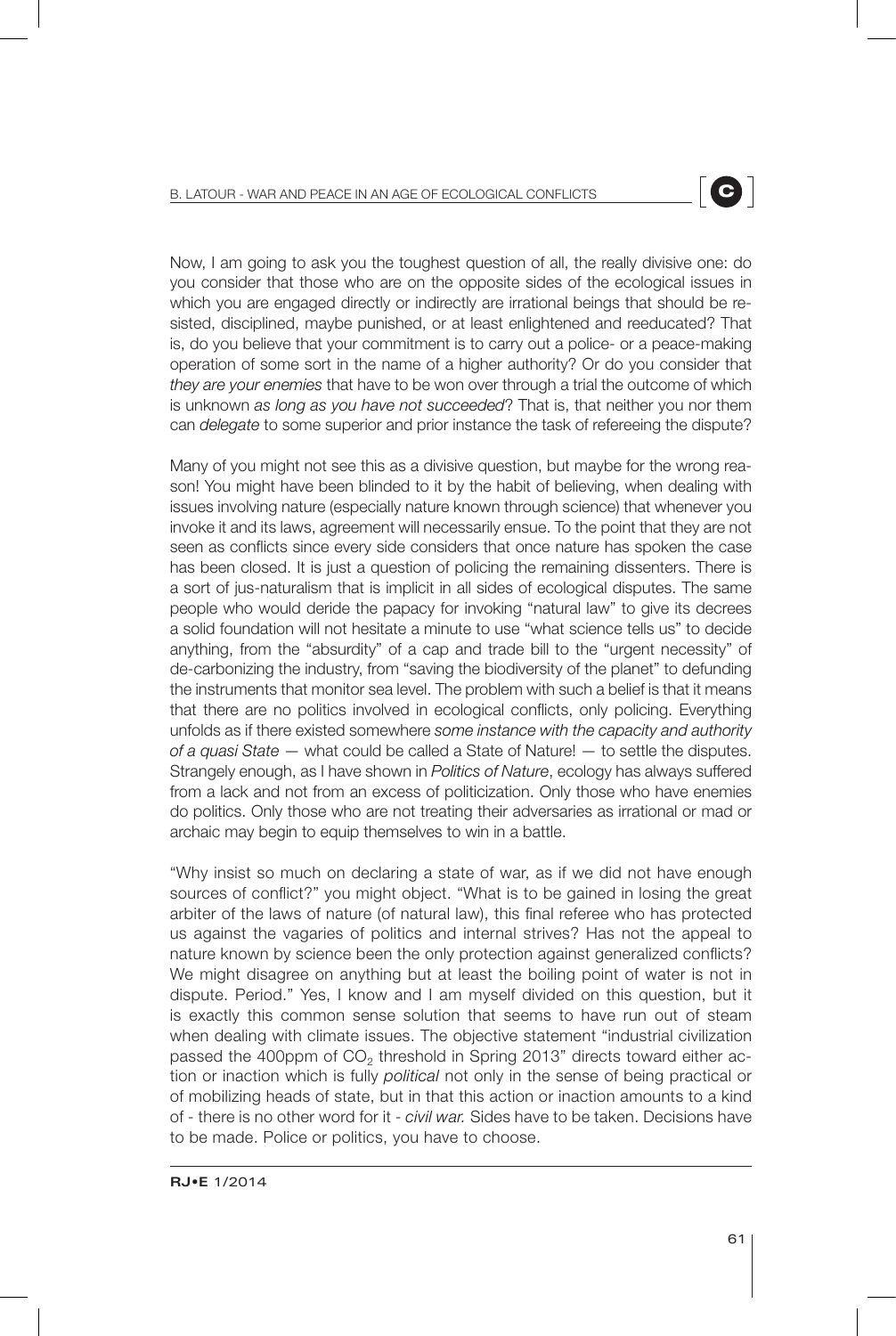The reason why it is so important to answer my question - "do you fight against enemies or simply against irrational people?" - is that the capacity of natural laws to unify is entirely gone. You might still invoke Science capital S as "one and indivisible," but the sad truth is that they are multiple and, it seems, indefinitely divisible. Nature used to be one when we were dealing with a highly simplified version of its components — Galilean objects, not Darwinian organisms. Today any look at the multiplicity of agencies mobilized in any scientific paper will show that the unity of science has always been wishful thinking.<sup>13</sup> The sheer difficulty of modeling the Earth's climate on a computer will show that the *objectivity* of science cannot be confused with the *unity* of its decrees. The former domain of "nature" is neither harmonious nor unified. Nor is it "outside". And the situation is even worse on the side of the formal "social domain". There is no unity to be expected in invoking the "human race". The sheer diversity of interests and situations, the vertiginous differences in wealth and power, the multiplicity of cultures and ways of relating to the soil, all forbid that any appeal to a "universal human interest" will trigger any assent<sup>14</sup>.

Contrary to a superficial reading, the term anthropocene does not mean the great superior fusion of unified "nature" and unified "human" (as if the two could somehow live harmoniously with one another), but the mind-boggling shattering and dissemination of its components. What use to be "human" and what use to be "natural" are so mixed up that to get back a sense of order one has to do politics all over again — politics understood, that is, as the progressive composition of a common world. And if the world is not common yet, it has to be composed bit-by-bit, issue-by-issue, and for that there is no overall master plan — because there is no master. This is why geo-politics take another dimension altogether; it is not politics inside a stable frame that could be appealed to and relied upon in case of emergency, but it is, so to speak, politics all the way down, including the very components of what the old "Gè" or "Gaia" are made of.

Let me conclude. I have attempted to trace in front of you (or maybe to draw inside yourself!) three lines of dissent that, in my view, make up an important part of political ecology but are not often underlined enough, so strong is the idea — the nostalgia rather — that when nature enters the scene a whole set of global, unified, totalizing, even spherical images immediately come to mind<sup>15</sup>. To counteract this attitude, I have asked you to see both sides of the three following geo-political struggles:

<sup>13</sup> Stengers, Isabelle. *Au temps des catastrophes. Résister à la barbarie qui vient*. Paris: Les Empêcheurs, 2009.

<sup>14</sup> Bonneuil, Christophe, and Jean-Baptiste Fressoz. *L'événement anthropocène : La Terre, l'histoire et nous,* Paris: Le Seuil, 2013.

<sup>15</sup> See the volume II of Sloterdijk, Peter. *Globes. Sphères II (traduit par Olivier Mannoni)*. Paris: Libella Maren Sell, 2010.